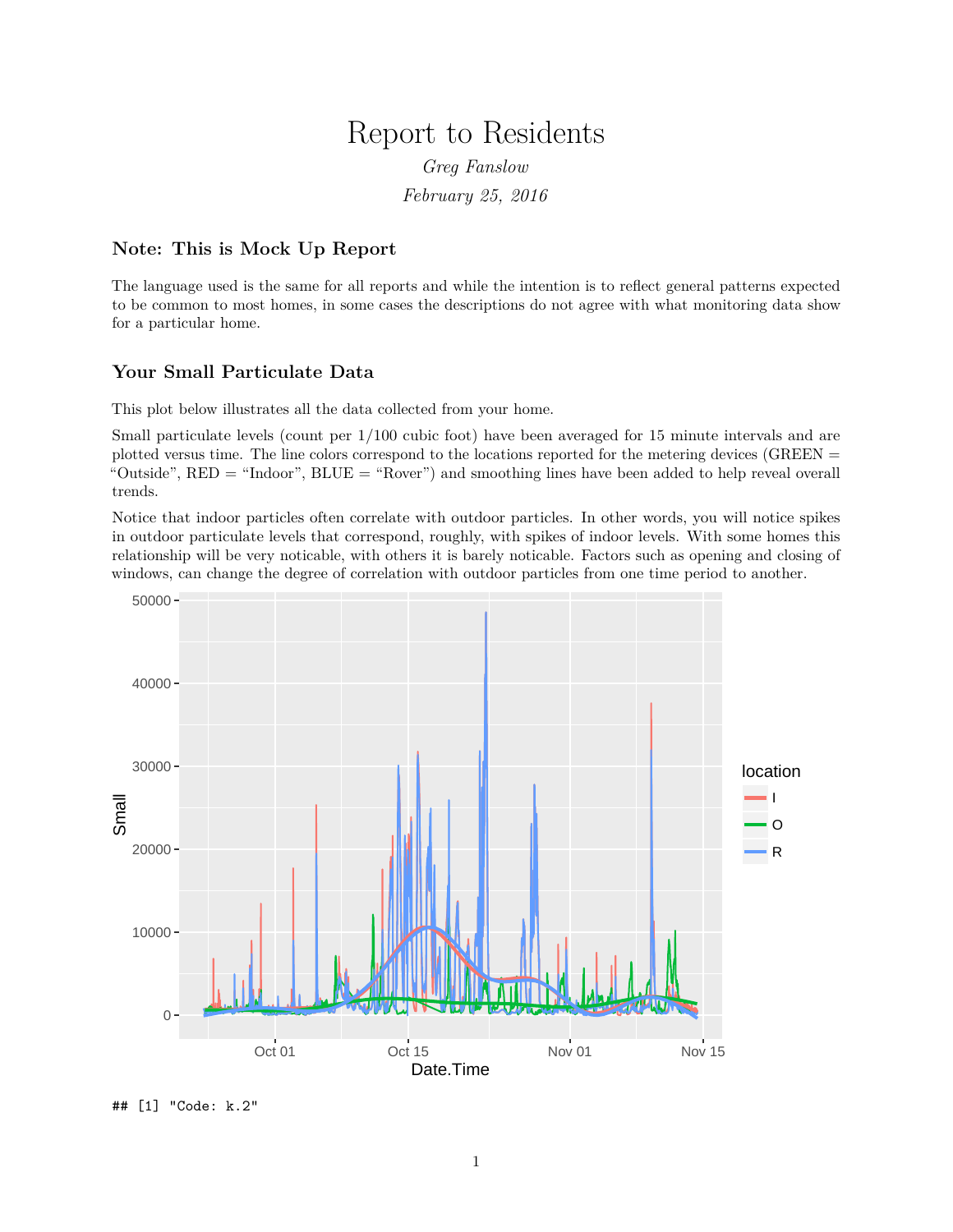## **Your Indoor particles**

This plot shows a more detailed perspective on just your indoor particles. Note that the data in this case are plotted next to a log transformed axis to make it easier to inspect details within the very large range of values typically seen within a home.

Color coded reference lines have been plotted to illustrate thresholds provided by Dylos (the manufacturer of the metering equipment) to help interpret your data.

How to interpret the reference lines. . .

- Below GREEN = "good  $\rm AQ$ "
- Btwn GREEN and ORANGE  $=$  "fair AQ"
- Btwn ORANGE and  $\mathrm{RED} =$  "poor  $\mathrm{AQ}$  "
- Above  $RED = "very poor AQ"$



## [1] "Code: k.2"